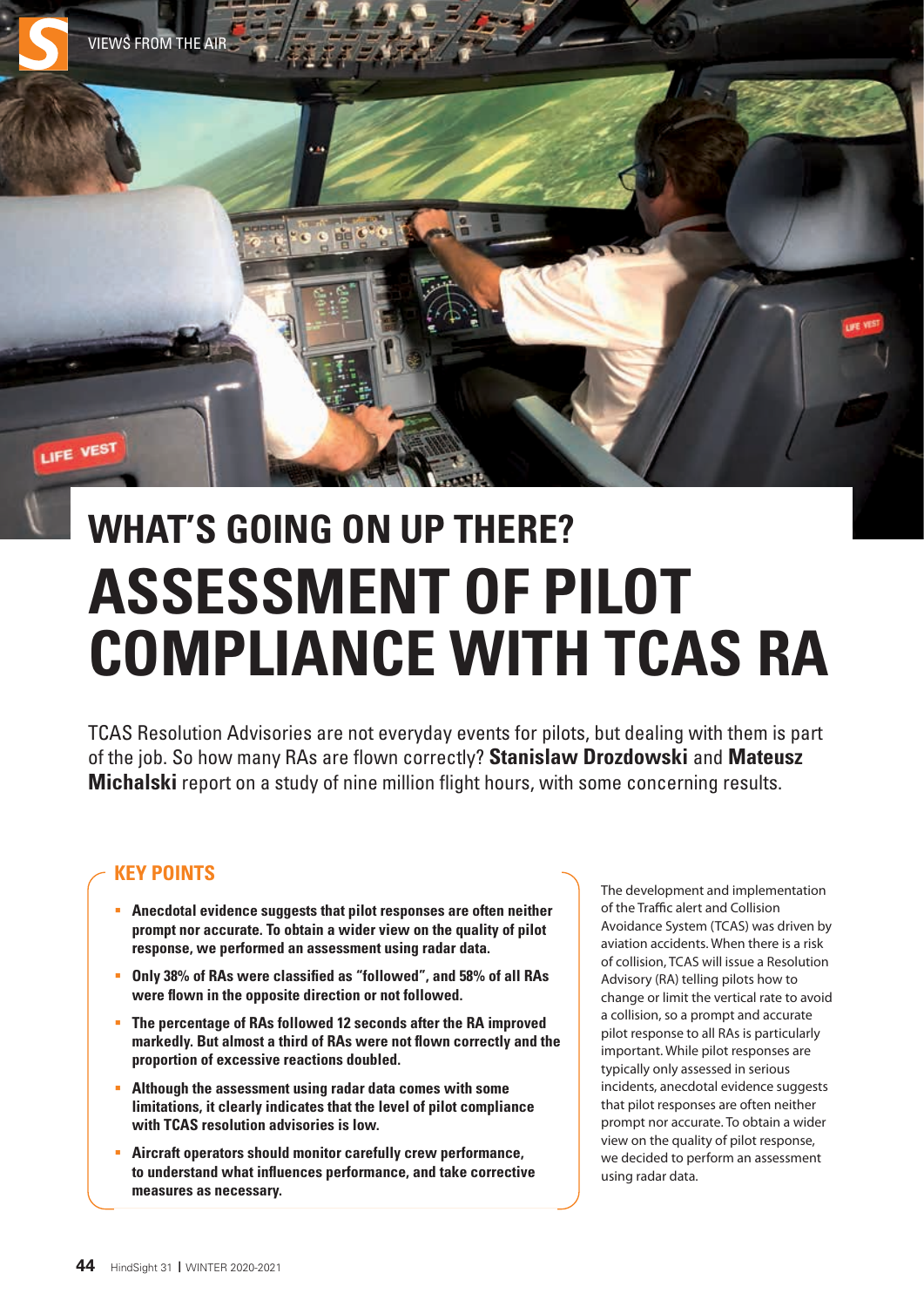The radar data for this assessment was gathered in core European airspace over a period of 12 months. An aircraft's transponder downlinks Mode S radar messages providing details of RAs and RA termination on each radar interrogation, as well as details of the threat aircraft. These messages – RA downlink messages – were used for this study.

The assessment of pilot compliance with TCAS RAs using radar data comes with certain limitations. Firstly, radar data is subject to surveillance delays (due to radar rotation) – any downlinked event occurred up to three seconds before the time of downlink. Secondly, the aircraft's altitude and vertical rate may be inaccurately determined by the ATC system tracker. In order to deliver optimal display performance of radar data to air traffic controllers, the ATC system tracker software makes assumptions regarding the estimated position of tracks and approximates the data accordingly. Finally, for some RAs, Mode S downlink messages do not provide all the details required for the assessment.

Ideally, the assessment of pilot compliance with RAs should be conducted based on airborne recordings (Flight Data Recorders or dedicated TCAS recorders), which provide a level of detail that is not available from ground-based systems. Aircraft operators regularly assess compliance of their crews. However, they typically do not share the results of their studies. While results coming from individual carriers may be occasionally available, that does not provide a system-wide view.

#### **How many RAs are happening up there?**

In the first step of our study, we examined the frequency of RAs. The radar data consisted of over nine million flight hours and contained 1,022 encounters (events in which at least one aircraft received an RA) and 1,373 RAs, i.e., an RA occurred every 6,567 flight hours, making an RA an infrequent event.

In the majority of encounters (84%), only one aircraft involved in the encounter received an RA. This was because of one of two reasons: the threat aircraft was not TCAS equipped, or the geometry of the conflict required an RA for just one aircraft.

## **Low? High? Or everywhere?**

Most RAs occurred above FL180 (67%). The distribution of initial corrective RAs (i.e., RAs requiring a change of aircraft's vertical rate) by altitude is shown in Figure 1.

#### **What type of RAs are occurring up there?**

When two aircraft are converging horizontally and with high vertical rates (i.e., climbing or descending towards their cleared levels 1000 feet apart), TCAS may trigger an RA even though the ATC separation is correctly applied. This is because TCAS calculates a risk of collision based on the closing speed and vertical rates. Therefore, high vertical rates while approaching the cleared level may cause the TCAS logic to predict a conflict with aircraft at the adjacent level. In these cases, TCAS will

#### **Figure 1: Altitude distribution for first corrective RAs**



#### Altitude distribution

#### **Figure 2: All first RAs taken into the assessment**

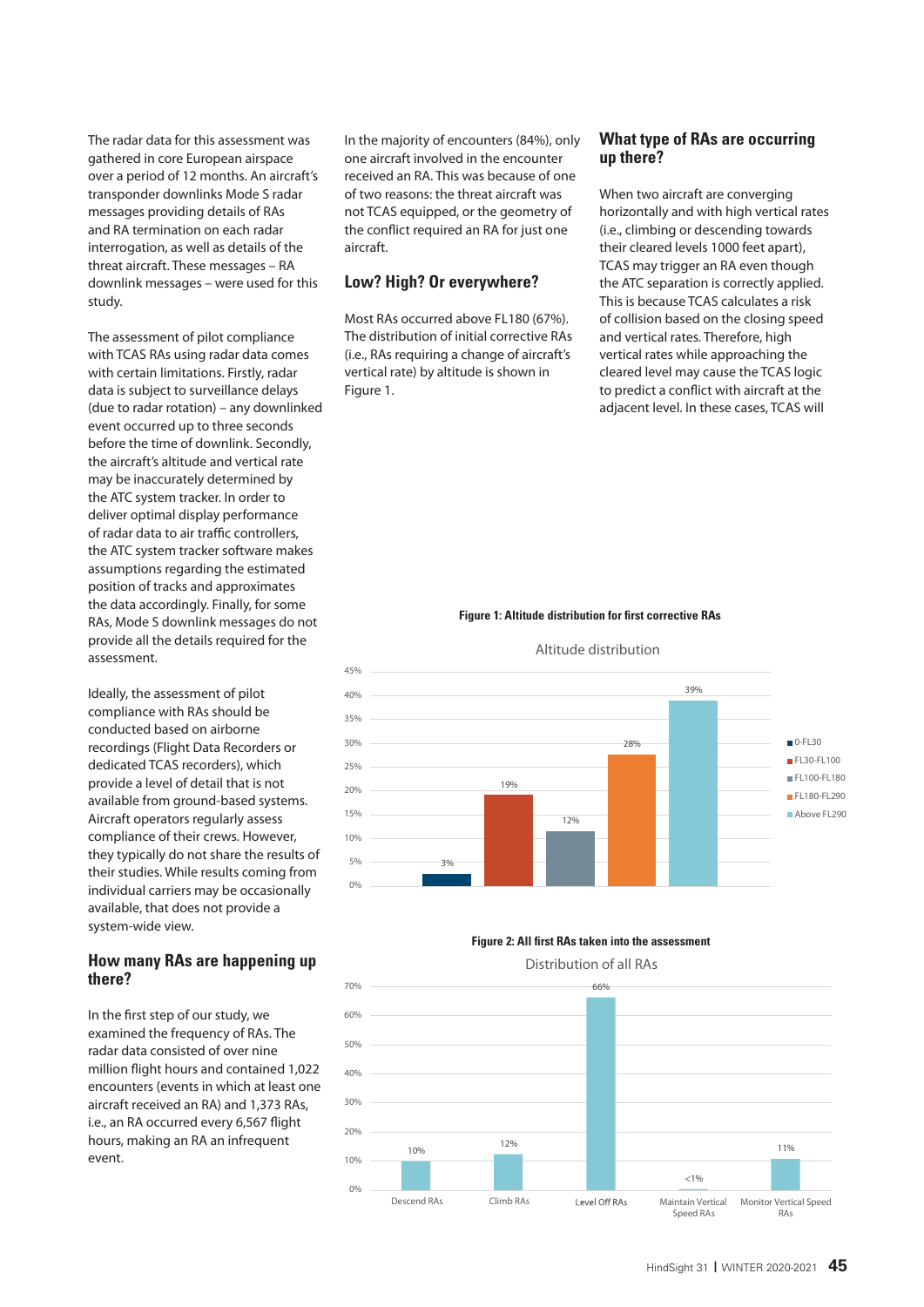

to reduce the vertical rate to 0 ft/min. In congested European airspace this is a common scenario, so quite predictably Level Off RAs top the list of all RAs (66%). The distribution of all recorded RAs is shown in Figure 2.

## **So, what is really going up there? Do pilots follow RAs?**

A simple answer is "not quite". ICAO standards assume the pilot will start response to an RA within five seconds. Depending on the vertical rate at the time when the RA was issued, it may take the pilot more than five seconds to reach the rate required by the RA. Given that, and the limitations of the radar data, only RAs with duration longer than eight seconds were initially evaluated.

In line with the IATA/EUROCONTROL guidance material (IATA/EUROCONTROL, 2020), the pilot responses were categorised as follows:

- Followed: when the required vertical rate was achieved within eight seconds after the RA.
- Not followed (too weak response): when any change was not sufficient to meet the vertical rate required by the RA. Too weak a response carries a risk that the required vertical spacing will not be achieved.
- Opposite: when the achieved vertical rate was in the opposite vertical direction to the required rate.
- Excessive: when the achieved vertical rate exceeded the required value. Any excessive responses increase the risk of a follow-up conflict (with another aircraft) and are disruptive to ATC.

The overall picture is not very encouraging (see Figure 3) with only 38% classified as "followed". More than half (58%) of all RAs were flown in the opposite direction or not followed.

The best compliance was achieved for Level Off RAs (40% followed), but also approximately 40% of Level Off RAs were flown in the opposite direction (i.e., the vertical rate was increased rather than reduced). For Climb and Descend RAs, pilot responses were classified in the range of 20-25% as



**Figure 4: Pilot compliance with RAs – 12 seconds or longer**



followed; however, 57-65% of these RAs were not followed correctly and 6-20% were flown in the opposite direction.

Given the poor level of response determined at eight seconds after the initial RA (or more precisely, eight seconds after the RA has been downlinked to the ground system, so up to 11 seconds after the RA), pilot responses were further assessed at 12 seconds after the RA, provided the RA lasted longer than 12 seconds. Initial RAs with a duration shorter than 12 seconds were disregarded. The expectation was that these responses would show an improvement associated with the time frame extension, thus giving the pilots more time to respond and achieve the required vertical rate. Indeed, as shown in Figure 4 the percentage of RAs followed improves

markedly. Still, almost a third of RAs are not flown correctly. Interestingly, the proportion of excessive reactions doubled.

#### **What happens if RAs are not followed?**

In cases where the initial RA will not provide sufficient vertical spacing, the RA will be modified to either increase the vertical rate or reverse the vertical sense of the initial RA. For strengthening or reversal RAs, prompt and correct pilot responses are particularly important. On the other hand, if the collision avoidance logic determines that the response to the initial RA will provide sufficient vertical spacing, the initial RA will be weakened to limit any unnecessary altitude deviation.

issue a Level Off RA, instructing the pilot **Figure 3: Pilot compliance with first RAs – 8 seconds or longer**

Overall pilot compliance with first RAs (%)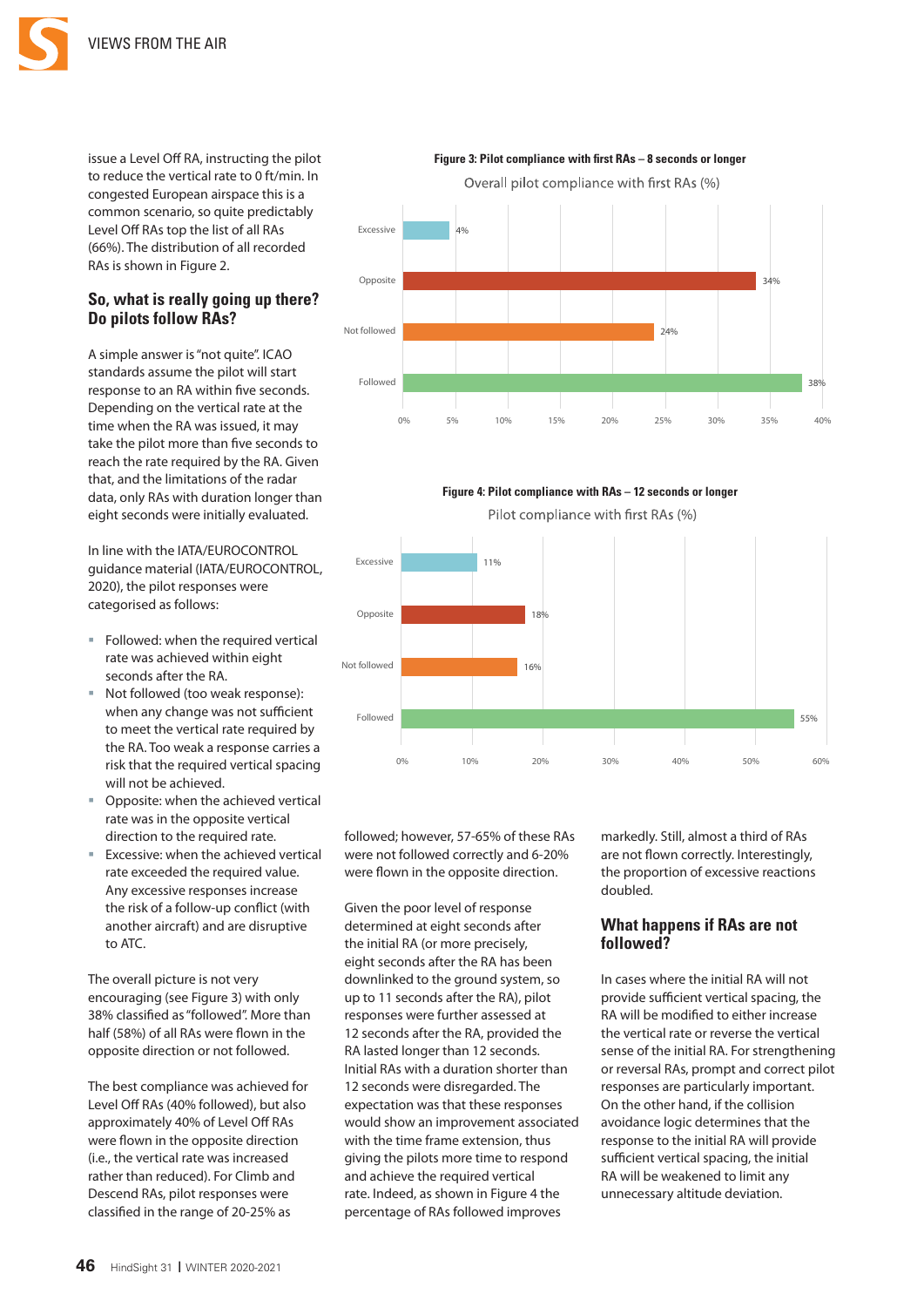







#### **Figure 5: Pilot compliance with second RAs - 8 seconds or longer**